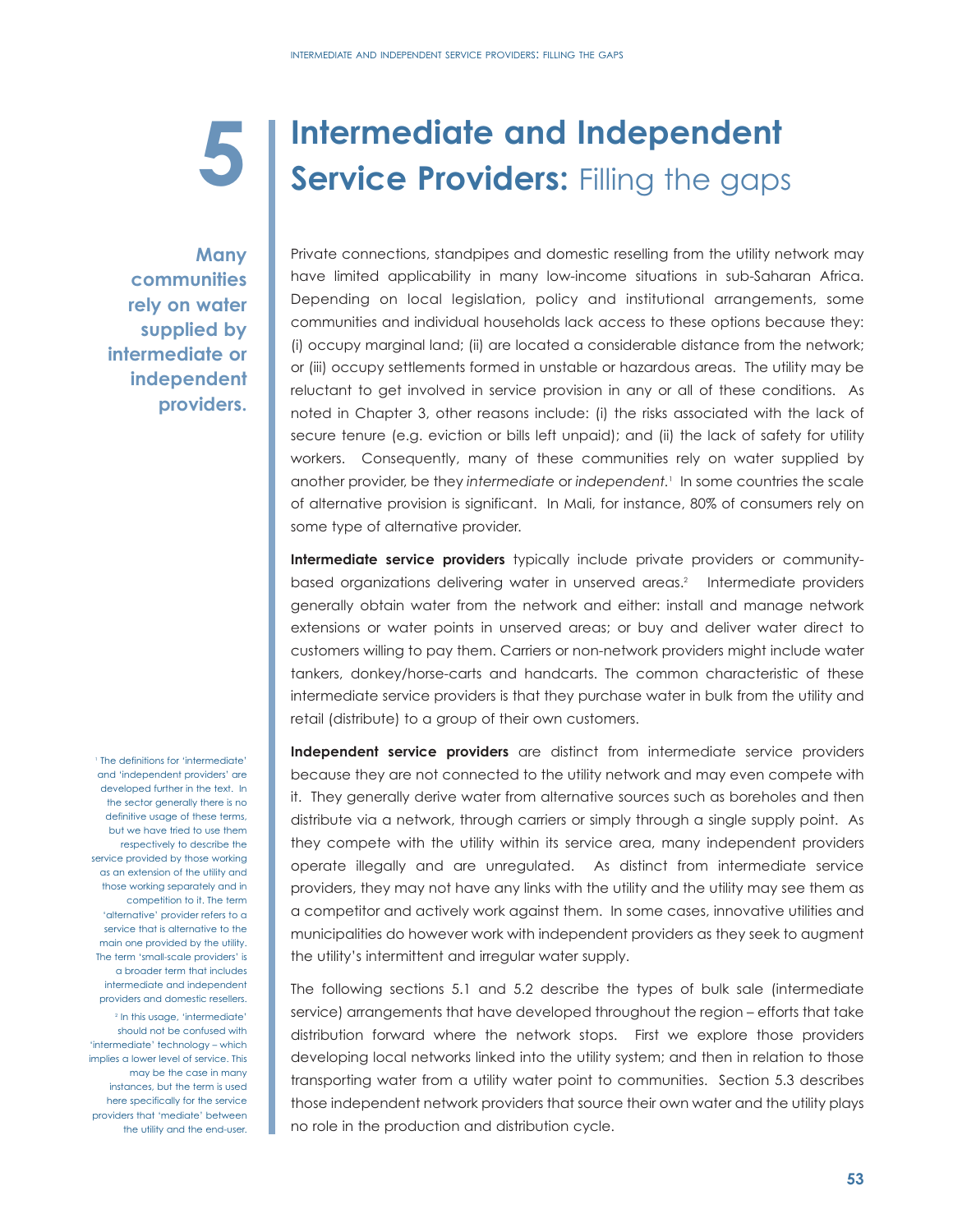# **5.1 Work with local sub-network providers to improve service**

The supply of water in informal settlements through local networks (not owned or managed by the utility but by a private or civil society actor(s) is increasingly recognized as an important means of getting water to low-income households. The utility typically installs a meter at the periphery of the settlement (on the nearest public land) and the service provider – an intermediate water retailer buying large quantities of water – takes responsibility for water distributed from the meter or the connection point.3 Depending on customer demand, the connection may feed a small distribution network or simply supply an individual water point. As compared to standpipes, which are typically installed by the utility with internal revenue or grant financing, the intermediate provider typically pays for all costs beyond the connection point.

Network extensions into informal settlements may also be financed by donors, NGOs, or community members. In some cases, for instance in Blantyre, Malawi, the network extension is funded by the municipality with donor and NGO support. In those cases that are financed and managed by a private individual or group, the capital costs are recovered through the sale of water. Although most utilities that provide a special bulk tariff also suggest a retail price to operators/managers, it is difficult to control prices charged particularly when the cost of the investment is borne by a private investor.

**The intermediate provider typically pays for all costs beyond the connection point.**

|  | Figure ix |  |
|--|-----------|--|
|  |           |  |

#### **Infrastructure and Investment Costs in Kibera, Nairobi**

| Village     | <b>Pipe Lengths</b><br>(range meters) | <b>Total Storage</b><br>(gallons) | <b>Investment Cost</b><br>(range in US\$*) |
|-------------|---------------------------------------|-----------------------------------|--------------------------------------------|
| Gatwekera   | $3 - 1.680$                           | 13,800                            | $60 - 1,812$                               |
| Kianda      | $23 - 338$                            | 2,000                             | $6 - 83$                                   |
| Kisumu Dogo | $19 - 375$                            | 6,750                             | $26 - 266$                                 |
| Lindi       | $8 - 750$                             | 3,000                             | $1 - 1.239$                                |
| Laini Saba  | $284 - 1.166$                         | 9.600                             | $152 - 2.971$                              |
| Makina      | $1 - 360$                             | 11,800                            | $24 - 472$                                 |
| Mashimoni   | $5 - 294$                             | 4,200                             | $2 - 198$                                  |
| Silanga     | 704 - 1,061                           | 8,000                             | $165 - 1.450$                              |
| Soweto      | 101 - 523                             | 4,500                             | 128 - 883                                  |

**Note:** Exchange Rate US\$1 = Ksh 62 (1997) **Source:** Kariuki and Mbuvi, 1997

Privately-funded network extensions may well be in the interest of the utility because it allows services to be provided to a large number of customers that would not otherwise be reached. Intermediate providers are often major customers providing the utility with economies of scale in term of customer management. The potential economies of scale fully justify a specific support programme for intermediate

<sup>3</sup> In most cases the meter is located at the connection point, but it may be located at the point of sale.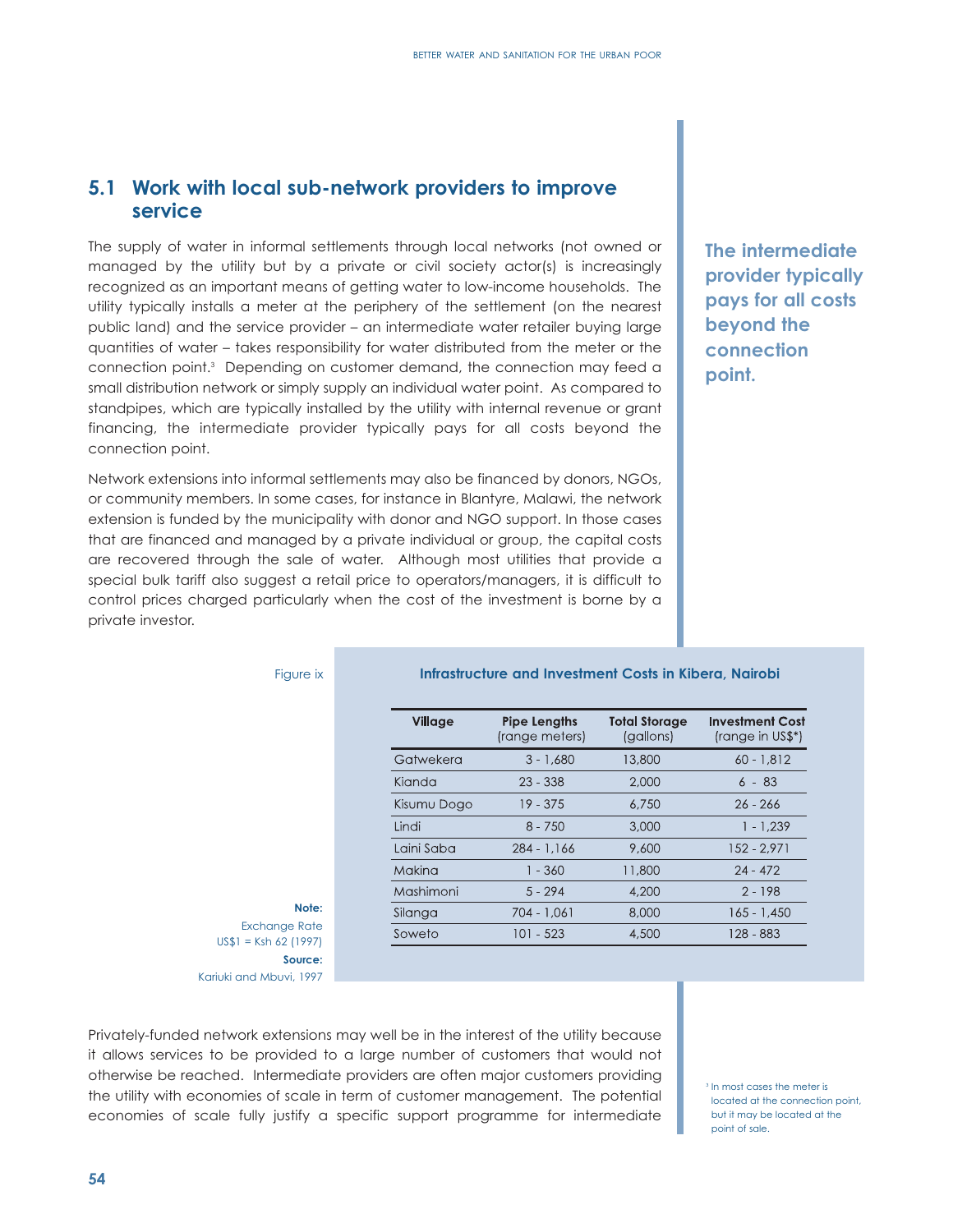and recover costs.

**Intermediate providers are often more familiar with the needs of the low-income customers they serve.**

Network extensions and water points developed by intermediate providers may be managed in a variety of ways. The following discussion considers the range of management arrangements from the voluntary arrangements of community organizations to the fully commercial enterprises of private operators. Whether they are community organisations / associations, water committees or private providers, intermediate providers are often more familiar with the needs of the low-income customers they serve. They are therefore often better placed to meet their demands

providers that are either private or community-based. In Port-au-Prince, the utility has set up a specialized unit to monitor and support the operations of 'water committees'

# **Community network extensions – voluntary operation and management**

established to install and manage networks in unplanned areas.

Community-based organizations often play a role in establishing network extensions. In many cases these community systems are initiated by a few individuals within the community who mobilize others to contribute to the capital costs of installing a network. In other cases, they are developed and implemented as part of a project funded by a donor or NGO (e.g. Wateraid, Dar es Salaam, Tanzania). Where NGOs or donors are involved, support may have included the development of community management arrangements and frequently builds on the models first established in rural areas. Box 14 provides a discussion on the problems of sustainability associated with this approach to managing supply in urban areas.

As arrangements for bulk water sale to community organizations are often carried out without adequate attention to the legal status of the community organization purchasing the water from the utility, issues such as ownership, depreciation, responsibility for routine maintenance, responsibility for renewal and rehabilitation of infrastructure are key determinants of outcomes. In Ethiopia for instance, there is no provision in the existing legal framework for the formation of organizations such as water committees and this lack of legal status often exacerbates or creates a lack of accountability. Often, routine maintenance is handled by the community using revenue generated from the system. However In some cases, the utility provides staff or technical assistance for maintenance either on a contractual or voluntary basis.

Although in a few cases community network extensions are developed with public funds (almost exclusively provided by donors and NGOs), they may also be financed entirely by the community (as in Kenya) and in some countries they are jointly financed by the community and utility (as in Ghana). Typically, long-term costs of community network extensions are not always well understood. In many cases, although the utility may assume legal ownership of the network, it may not transfer these assets into their accounting books (depreciation, etc.)

# **Community network extensions – commercial operation and management**

In some instances, community-based self help groups are formed with the specific purpose of establishing and managing water points or small networks. In Kibera, Nairobi, for instance, a number of self-help groups have been created to address local water supply needs and now act as small-scale providers. Financing is provided by NGOs or generated within the group and the service is open to both the group

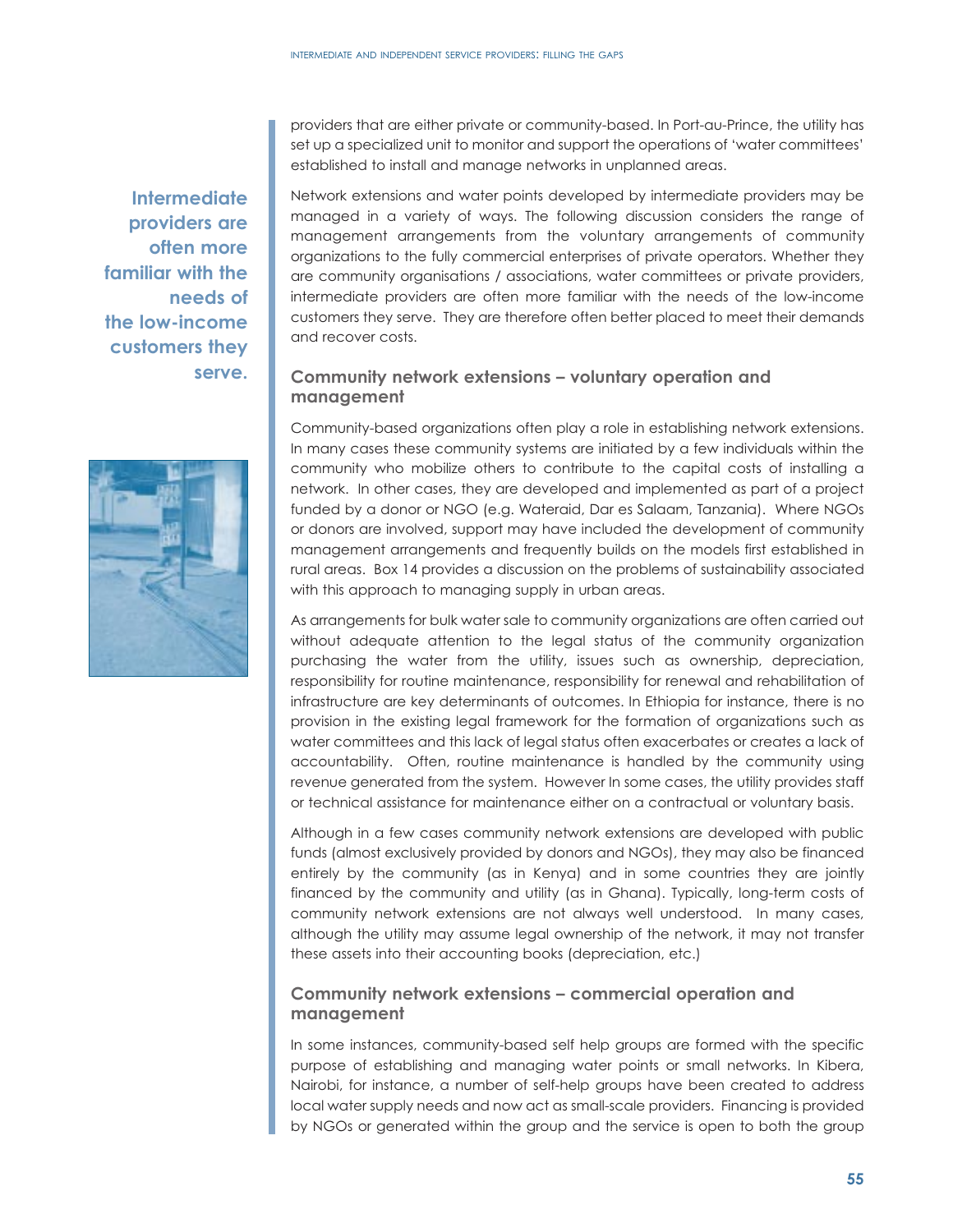members and other residents in the area. The service they provide competes with private operators. Management is carried out on a commercial basis (specific arrangements vary from group to group) and the committee members are paid for their services (i.e. they receive an income from the standpipe operation and/or receive some other form of compensation).

Box 14

#### **Community Management: Rural Models for Urban Areas?**

Following the success of rural water committees and other community-based organizations in rural areas, NGOs and donors have tried to introduce rural community water supply management models in urban projects where some form of community management is envisaged. The participation of community members is voluntary, often initiated during a planning and implementation phase. The community may be expected to contribute finance toward the costs of capital investment and time toward the establishment of the scheme. Members are often required to manage the overall operation and volunteer attendants at taps.

While this approach has had some success, it is constrained by the particularities of the urban context. Urban communities are heterogeneous and less unified than rural communities and households. They are generally dependent on cash rather than a subsistence economy. Urban households must therefore spend their time on income earning activities and there is an opportunity cost of their working on unpaid community initiatives. While community participation is frequently successful in shortterm inputs (participatory planning and implementation) it is less successful and unlikely to be sustainable as a long-term arrangement. It is likely that mechanisms will need to be established to adapt the management model from a voluntary to a commercial one as soon as the project has been implemented.

#### **The problems of urban CBOs**

In Zambia, several community associations acting as service providers on a voluntary basis encountered problems due to the constant turnover of membership. In Tanzania and Nigeria, some communal taps are still managed by community organizations but only offer a limited service, are not open to the general public and are thus accessible to only selected parts of the community. These systems often rely on one or two leaders to undertake the time-consuming work required to maintain the operation. In the cases of Mopti and Ségou in Mali, and Port-au-Prince in Haiti, this type of arrangement has evolved into a commercial arrangement.

Like those community organizations acting as commercial providers, many voluntary groups lack clear ownership and legal standing. They also lack accountability. Evidence suggests that organizations frequently lack skills and/or the ability to identify the auditing/accounting assistance they need. In some instances, the revenue collected from water sales is not passed on to the utility, but is used to cover a range of costs determined by water committees (including for instance payment for non-water related committee expenses). In many cases, due to the lack of a constitution, managers have adapted management practices to suit local or individual requirements; and elsewhere community management is compromised due to the struggle for power between community and political leaders.

#### **Experience and legitimacy**

It is therefore essential that organizations that manage services have a track record in implementing other public service activities. They must acquire recognition and legitimacy in the eyes of all stakeholders: the local people, the public authorities and the utility. In Zambia, community networks are now being managed by Resident Development Committees (RDCs). These RDCs have legal status (provided for in the constitution) and, with support from NGOs, have hired staff to manage the systems. In Accra, residents contribute 50% toward the costs of the network extension but the legal and financial foundations are not always in place. Although some communities have managed to recover part of these initial investment costs through joining fees charged to new-comers, others are unable to do so because the original residents have no legal standing.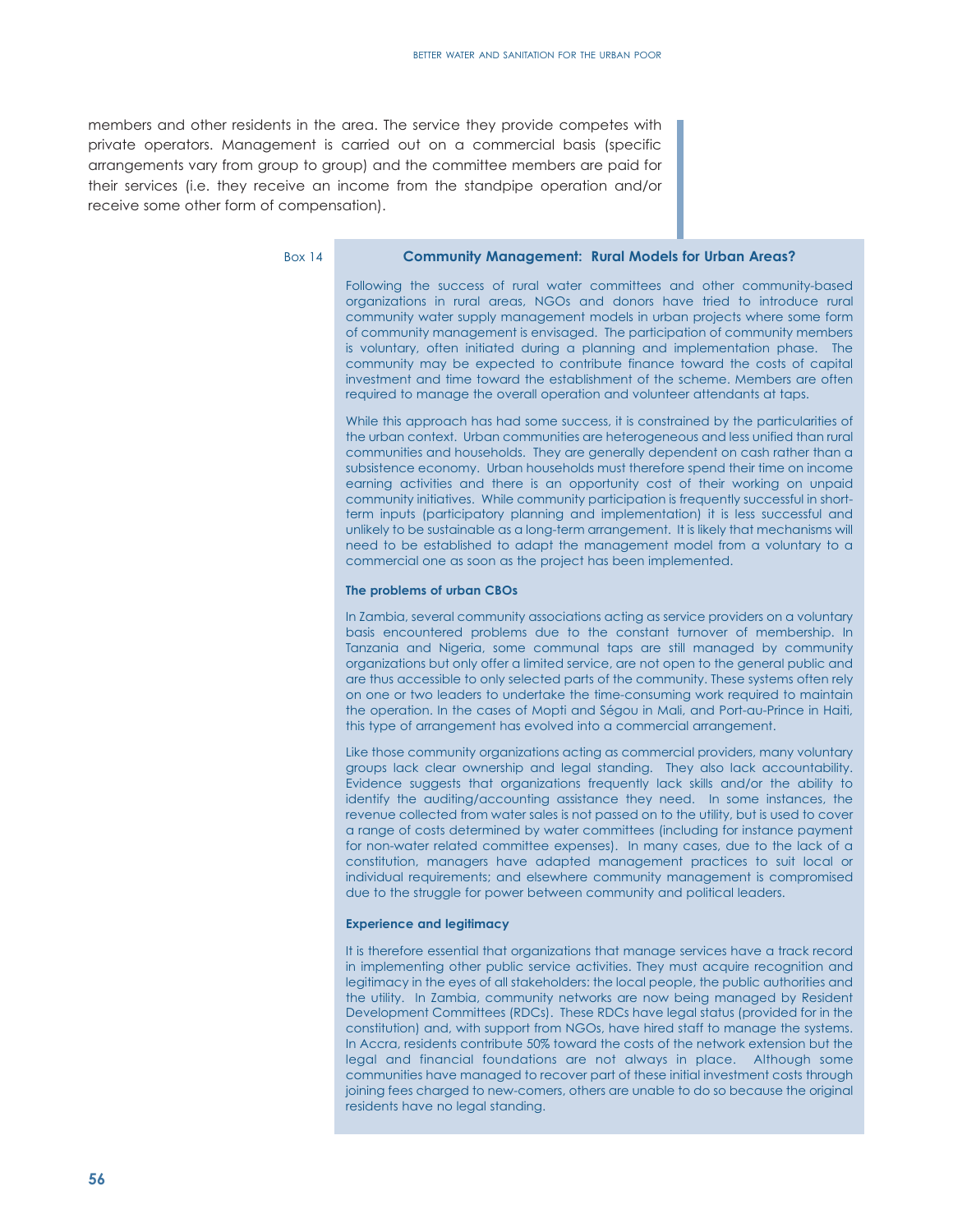**Management of extensions may be carried out by self help groups that act more like small private firms.**

**Communities delegate to private operators who often invest their own funds and have an incentive to provide a good service.** 

In Port-au-Prince, the management of extensions in shantytowns is carried out by 'water committees' that are more like small private firms since just a few of the members take decisions and manage the systems in return for financial bonuses. The residents have some control over the committees in their capacity as customers rather than as members. Similar arrangements exist in Mopti and Ségou in Mali.

Community management arrangements are generally more permanent when a specific organization (such as a self-help group) is formed with the express purpose of buying water from the utility for retail to consumers than when community-wide organizations are responsible for managing the water supply on a voluntary basis. In many self-help community-managed schemes, technical management is entrusted to trained staff or professionals, hired for their abilities, remunerated and answerable to the users. In other situations however, accounting and financial management is left in the hands of voluntary workers and management is often inadequate as they lack technical skills and rarely have an appropriate level of familiarity with proper accounting procedures. This is particularly problematic where the volumes sold are large and the billing is infrequent.

# **Community network extensions – delegated operation and management**

A less common service delivery arrangement occurs when communities responsible for local networks delegate the management and/or operation function to a private entity. As private operators often invest their own funds in the development of the system and expect to use this as a source of income, they generally have a greater incentive to provide a good service.

In cases where the installations are financed by the main service provider, the delegating authority (utility or municipality) remains responsible for renewals thus reducing the operator's responsibilities to a minimum. In such cases, operator selection should be carried out on a competitive basis, assessing commercial acumen. In the Bamako case illustrated in Box 15, responsibility for the piped system owned by the municipality has been delegated to a Water Users' Association. Through a competitive process, the association has leased the network to a private operator to operate and manage the water supply in the locality. To guarantee their performance, the operator had to pay a bond at the outset.

# **Private network extensions and facilities**

Many private individuals also invest in and operate infrastructure and facilities. The location and actual design of private standpipes or kiosks is either carried out as a part of an expansion programme by the utility or the municipality or on the initiative of the applicant. In Nairobi, many water kiosks have been established through local private initiatives (the 'average' investment in these water kiosks is estimated at US\$70,000). In Kano, Nigeria, the municipality has encouraged private investment in the construction of washrooms that also sell water for other uses.

In Côte d'Ivoire and Kenya, these private operators install 'tertiary' networks in the heart of unplanned or informal areas. Network extensions into these settlements typically start from the mains at the periphery of the area and are several hundred meters long. The location of the meter varies. In some cases it is placed at the outskirts of the settlement while in others, it has been placed at the water kiosk. There are more than 650 resellers in Kibera for instance. In many African cities, including Dar es Salaam, Nairobi and Abidjan, some extensions are more than one kilometer long.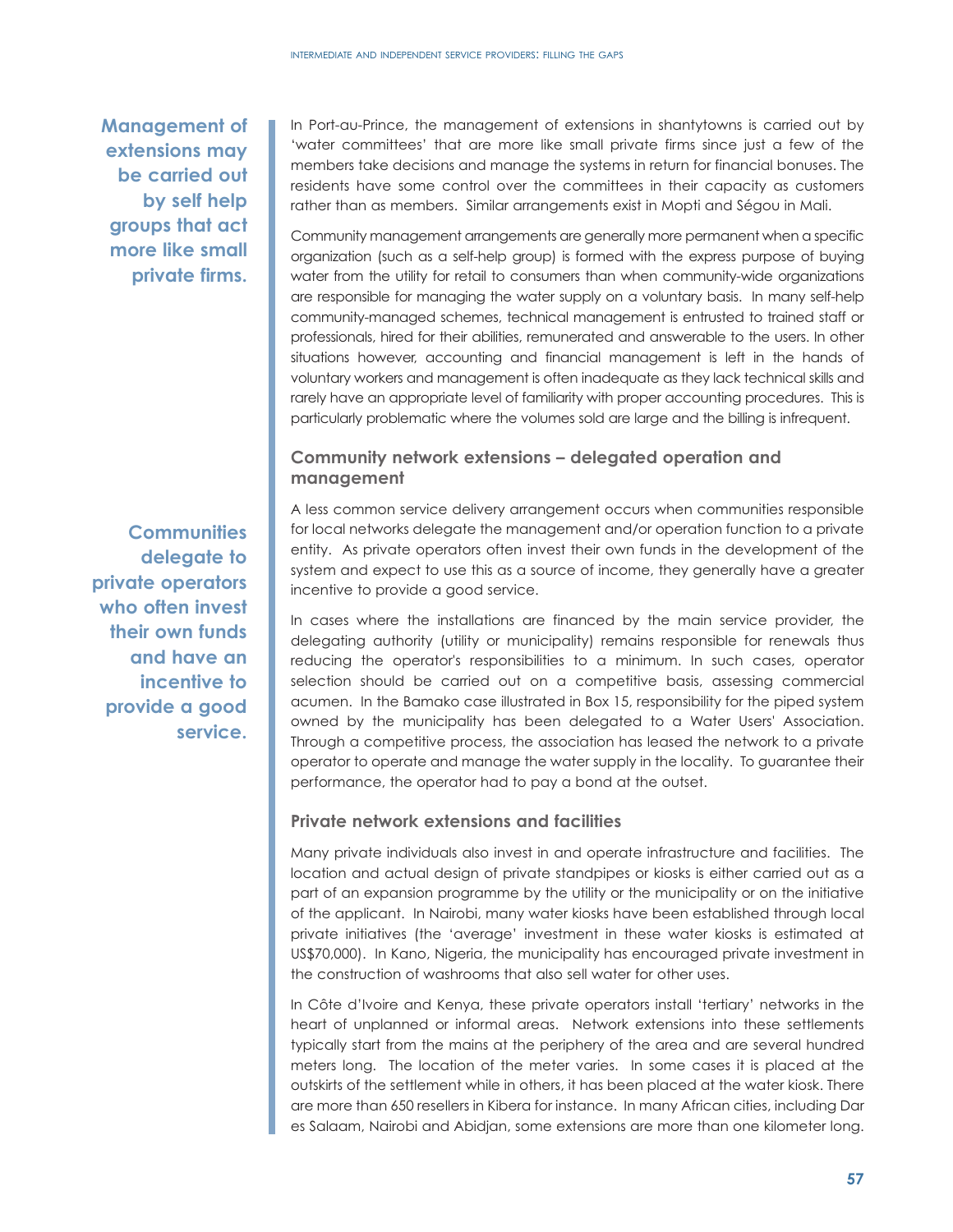#### Box 15

#### **Water Users' Association**

### **responsibilities**

- choose the lessee
- check adherence to specifications (water price)
- manage renewals and extensions of installations
- represent the interests of the users

#### **Lessee tasks and responsibilities**

- pay guarantee bond of 500,000 CFA • recruit 3 standpipe attendants and
- station guard
- sell drinking water (quality set by regulations) to all daily, year long at 250 CFA per m<sup>3</sup>
- pay electricity, chlorination, wages of attendants, guards and other operational costs.
- pay a fee of 80 CFA per m3 produced.

**Note:** Exchange Rate US\$1 = CFA 700 (2001) **Source:** Cisse, 2000

#### **A Community Delegates the Water Service: A Lesson from Bamako, Mali**

The district of Yirimadio is situated in the city of Bamako in an area that is not served by the Energie du Mali (EDM) public water utility. The population is estimated to be 11,000 inhabitants. The district receives its water supply from a private water provider, whose services were originally established through the Drinking Water Supply in the Outlying Districts of Bamako Project (funded by the French Development Agency). Two other private water suppliers were established in the Sebenikoro and Sikorori districts. Both are supplied by private boreholes (of which the ownership is unclear) and are connected into the EDM electricity supply network. The Yirimadio water supply feeds a 40m<sup>3</sup> tank and 3 standpipes. The quality of the water is ensured by chlorination at the borehole.

#### **Water user associations choose management arrangements**

In each of the three districts a Water Users' Association has been established and is given the option to manage or delegate the management of the water supply. In Yirimadio, owing to the difficulties experienced in the community management of other services, the Association decided to find a delegated operator or "lessee".

The Yirimadio Association was aware that the process of selecting an operator was important to ensure the legitimacy and credibility of the Water Users' Association and the operator. The Association established accountable and transparent procedures based on objective criteria. They called a public tender for applications based on precise specifications which the applicants were required to meet. These included the sale price of water, the amount of the fee to be paid by the lessee to the Water Owners' Association and most importantly a bond of CFA500,000 (US\$710) (to be paid on signing the contract).

The operation of the water supply is straightforward, as it is connected to the EDM electricity network and does not need an electrical generator (which is costly to maintain) or solar panels (which are costly to renew). When breakdowns occur, repairs are carried out by local repairman and spare parts are available in Bamako. But the management of the water supply requires business skills and candidates are judged on their entrepreneurial spirit. The Association has determined that the best indicator of this is the candidate's readiness to invest and willingness to pay the guarantee bond.

#### **Efficient management makes service profitable**

The profit and loss account of the Yirimadio water supply gives a good indication that the service is profitable. This has been achieved with a selling price that is half that charged by EDM standpipe operators (CFA500-600/m3 (US\$0.70-0.85). In 1998-9 the operator's income was approximately CFA6 million (US\$8,530) while payments to the association amounted to approximately CFA2 million (US\$2,700). A key reason for this is that the lessee operating the supply is directly concerned with revenue collection and therefore makes sure that bills are paid and wastage is kept to a minimum.

To date, the tariffs set by the Regional Water Department have not been changed (nor has there been any request for an adjustment) and no major disputes have occurred between the operator and the Water Users' Association, or individual users. The operator appears keen to keep his customers happy and settle disputes quickly before they develop into conflict.

The success of the Yirimadio initiative suggests that further activities could be taken within the arrangement. This might include, for instance, building up a reserve to finance extensions and new facilities.

In order to develop viable businesses, many kiosks or private standpipes are equipped with tanks to extend the period of sale. This is more common in cities where supply is interrupted or limited by frequent water cut-offs, water scarcity and rationed distribution such as in Port-au-Prince, Nairobi and Accra. In most cities, these private networks/extensions are not formally authorized but they are tolerated. The investors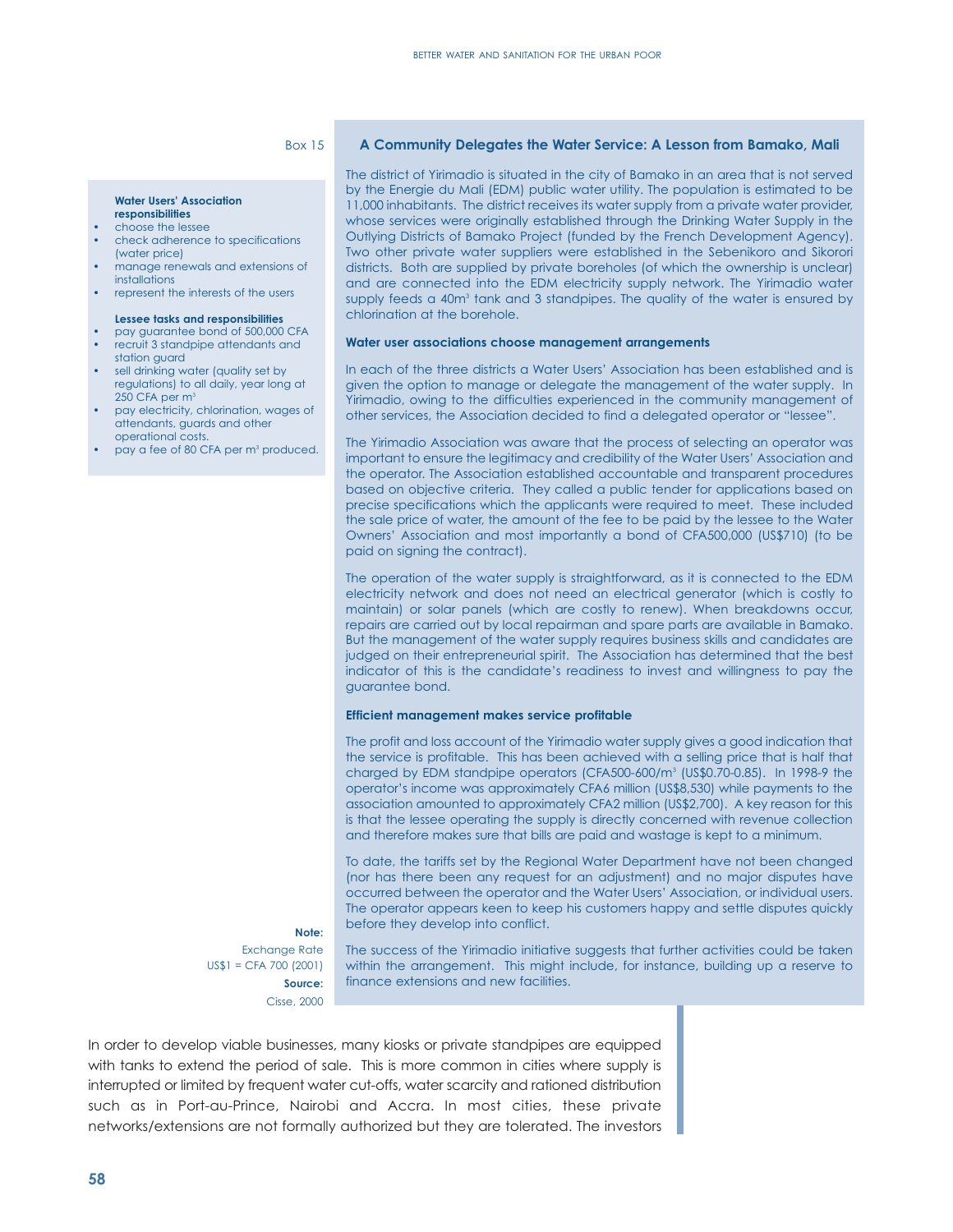therefore bear the risk and often pass these on to the consumer in the form of higher prices. In Abidjan, where the municipality and SODECI place a limit on the number of standpipes permitted within a given area, illegal private connections have sometimes been demolished without compensation. A key factor in encouraging individual investment is risk mitigation. In order to reduce the element of risk (shorter cost recovery periods result in higher prices), it is essential that the investor be provided with some security for a reasonable period.

In recognition of the role these private investors play in extending the network to unplanned areas, the municipality and/or utilities could consider:

- providing written assurance (guarantee or temporary permit) to private investors who are willing to extend services in unplanned areas;
- extending guarantees to property developers (who can recover part of the investment from future consumers in these areas);
- developing commercial arrangements that enable and encourage private investment;
- delegating and/or leasing network extensions (to allow the utility to serve a large number of customers that it would not otherwise reach efficiently); and
- establishing a specific support programme to respond to bulk supply arrangements in a manner similar to that employed for large industrial and commercial customers.

# **5.2 Work with carriers and tankers to improve service**

**Water carters, carriers, hand carters – manual distribution**

All over Africa and Asia it is common to find water vendors who collect or purchase water from communal or private network water points and then provide a door-todoor delivery service to their customers. They often provide water to communities situated a long distance from the network and to informal settlements where private connections and standpipes have not been installed. Owing to the low volumes (0.1-0.5m3 ) transported daily by an individual carrier, the unit cost of this type of service is very high at US\$2-5 per m<sup>3</sup>. Yet, for many households these water carriers offer a convenient service, especially those households that prefer not to collect water themselves. They are often the preferred option for women who may not be allowed, for religious reasons, to fetch water from communal water points.

Some utilities have adapted their services to facilitate or directly promote this mode of distribution downstream of their networks, although most see it as a temporary solution until extensions are installed. This is the case in Mauritania, for example, where the utility, SONELEC, set up large-flow water points for carters to collect water for redistribution. In most other cities, vendors use standpipes and other facilities near to their customers (private connections, boreholes, etc). This has the effect of reducing the distance from the point to house and thus the price of the water supplied. Vendors prefer to use standpipes that are built for the purpose of supplying large volumes of water to reduce the time spent waiting for water.

**Water carriers provide a door-to-door service to their customers.**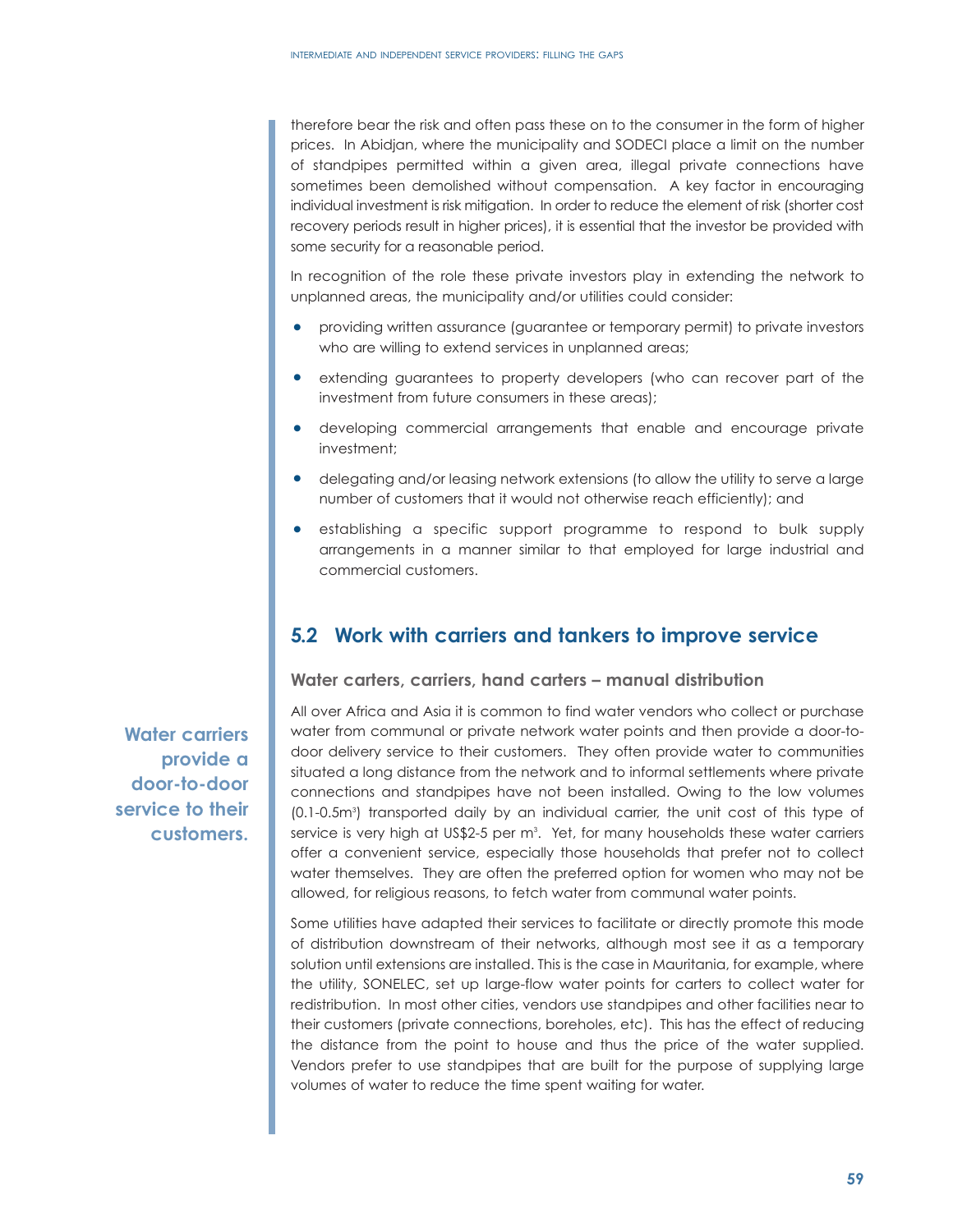#### Box 16

#### **The Teshie Tankers Water Association in Accra, Ghana**

In order to limit water theft from fire hydrants by tanker drivers in Accra, the utility supported the creation of tanker-owner associations and developed a means to supply these associations with bulk water through specially installed large flow hydrant filling points. The **tanker filling points are managed by tanker associations** (one per association), to which the utility, GWCL, sells bulk water, measured by the meter. Associations also ensure that tankers are sufficiently clean for the transport of drinking water. The bulk rate is US\$0.45 per  $m<sup>3</sup>$  (virtually the production cost of water delivered). However, this rate is higher than the social band for domestic customers (GHC 1,880 per m<sup>3</sup> (US\$0.40)), applicable from 1 to 27 m<sup>3</sup>/month).

Several individual tanker operators initiated the establishment of the first association. The founding association has since been split into 3 separate associations, one of which is the Teshie Tanker Owners Association. As a direct result of the establishment of the association, a **growing number of tankers** have since formally entered the water supply market. In 2000, the main tanker association in Accra had a membership of over 100 tanker owners, while the Teshie Tankers Association has a membership of 24 tanker owners. The association offers improved conditions of service for tankers, including regularization of previously illegal operations, access to a reliable water supply and a favourable bulk rate through association service stations.

Through their membership in the association, the tanker owners:

- guarantee payment to GWCL for water consumed at the negotiated tariff – the association invoices its members according to volumes individually obtained and pays the invoices made out by GWCL.
- improve the service provided to the customers by committing tankers to standards of cleanliness agreed with the utility.

Exchange Rate US\$1 = GHC 4,700 (2000) **Source:** Kariuki and Acolor, 2000

**Note:**

#### **Water tankers – motorized distribution**

Water tankers are likely to be the most expensive means of supplying water. Freight costs constitute as much as 75% of the price or at least an additional US\$1-2 per m $^{\rm 3}.$ Tanker services are typically offered to customers with large storage tanks such as households, construction sites or water kiosks and vendors. They are common in countries with growing middle and high-income households but where network supply is still very limited (e.g. Ghana, Kenya, Haiti, Tanzania and Mauritania). However, in some cities (e.g. Accra, Port-au-Prince, Addis Ababa, Luanda and Johannesburg), tankers are also used to supply low-income households. Water supply to tankers is often provided through overhead tanks constructed by the utility linked to a filling point or through a household connection / private borehole.

In those cities where tankers provide water to a sizeable segment of the population, medium-term arrangements should be put in place to regularize and regulate the quality of this service. Efforts should be focused on reducing the distance between filling stations and consumers (to reduce freight costs) and improving customer access to information about the service and price. However, in the long term, tankers remain an expensive service and should not be seen as an alternative to the development of more affordable network services that reach a majority of the population. They are however a vital means of supplying informal settlements where land tenure remains a significant constraint. The role and development of tanker associations is discussed in Chapter 7 and illustrated in Box 16.

**Water tankers are likely to be the most expensive means of supplying water.**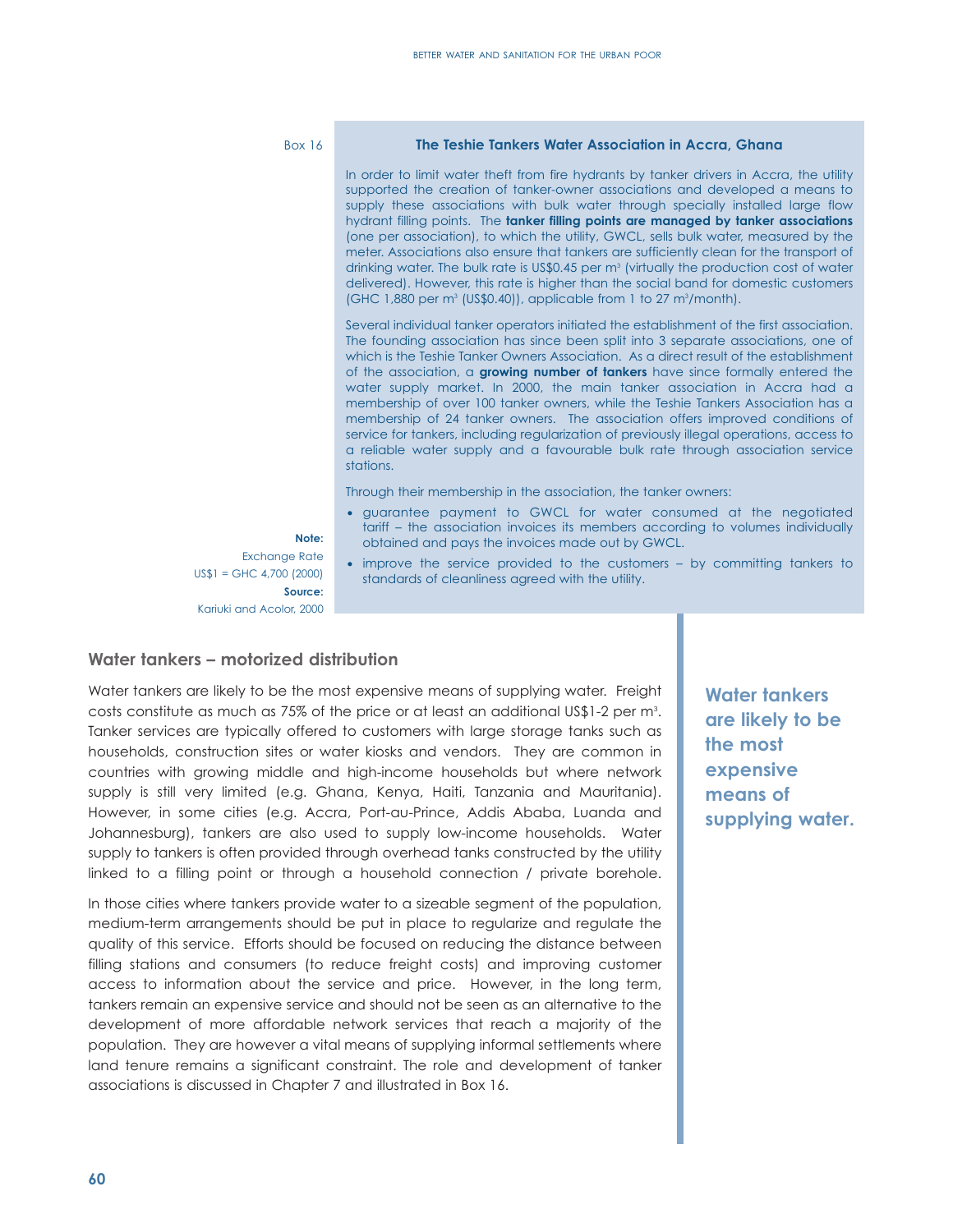**Utilities are gradually recognizing the efforts of independent providers.** 

# **5.3 Enable independent water service providers**

In most African countries it is now common to find a wide range of actors involved in the delivery of water supply. In some situations they may be working 'alongside' the main service provider (or utility) and municipality with no contact or recognition, but in many cases, utilities and local authorities are actively building partnerships with other actors involved in providing services. As a result, over the past few years there has been a growing acceptance and recognition among utilities and municipalities of the efforts of independent providers. This recognition has led, in some cases at least, to efforts aimed at regularizing their activities in a manner that results in more accessible and affordable services for urban low-income households. The key issues concerning regularization are discussed in Chapter 7.

Recognition of the important role of independent providers is increasing but has not always been the norm. Independent service provision is often still considered contrary to the long-term interests and 'culture' of utilities. First, it draws attention to the deficiencies of utilities and their failure to create sustainable solutions for all urban residents. Secondly, it introduces competition into an environment that operates as (or is perceived as) a monopoly; and thirdly, it recognizes, and perhaps enables a private entity with a profit motive to deliver that which is often considered to be a 'public service' and a 'social good'.

# Box 17 **An Independent Water Supply System in Lusaka, Zambia**

Chipata Compound is one of many unplanned settlements mushrooming around the city perimeter of Lusaka. Approximately 45,000 residents (6,500 households) live there in an unplanned settlement that was initially served through standpipes dispensing free water installed by the public water utility (Lusaka Water and Sewerage Company). Over time, the utility has proven unable to maintain the free service and has begun to shut down standpipes.

In 1997, at a cost of ZMK1,110 million (US\$600,000) (provided primarily by the NGO, CARE), a **parallel piped water supply network** was developed from a borehole source, quite independent of the existing utility network. The water is distributed through 39 public standpipes and is managed by a Resident Development Committee (RDC) established voluntarily by the community with assistance from CARE.

#### **Residents' associations manage water supply**

RDCs replaced Ward Development Committees after the introduction of a multi-party system in 1991 and were intended to be non-partisan. Established under the Societies Act, RDCs have legal recognition. Moreover, their statutes enable them to own infrastructure developed within their jurisdiction and to directly operate and manage the service or enter into contracts with a provider. Their role is not limited to the water sector but extends to all development activities in the community.

Through a three-tier system of committees at zonal and ward level, the RDC is able to work with community members by consulting, planning and feedback systems regarding those development projects for which they are responsible. The RDC can also use these structures to collect contributions and report on financial matters.

#### **Legal status promotes better management**

Given its formal nature (achieved through legal status, constitution, regulations and democratic membership) Chipata's RDC was able to avoid many of the pitfalls associated with informal community organizations. The formalization process has ensured that the community management is not plagued by the high turnover of elected representatives, personalization of functions and resources, lack of proper financial management, transparency, discipline and professionalism found elsewhere.

#### **Note:**

Exchange Rate US\$1 = ZMK 1,850 (1998) **Source:** Taylor et al, 1998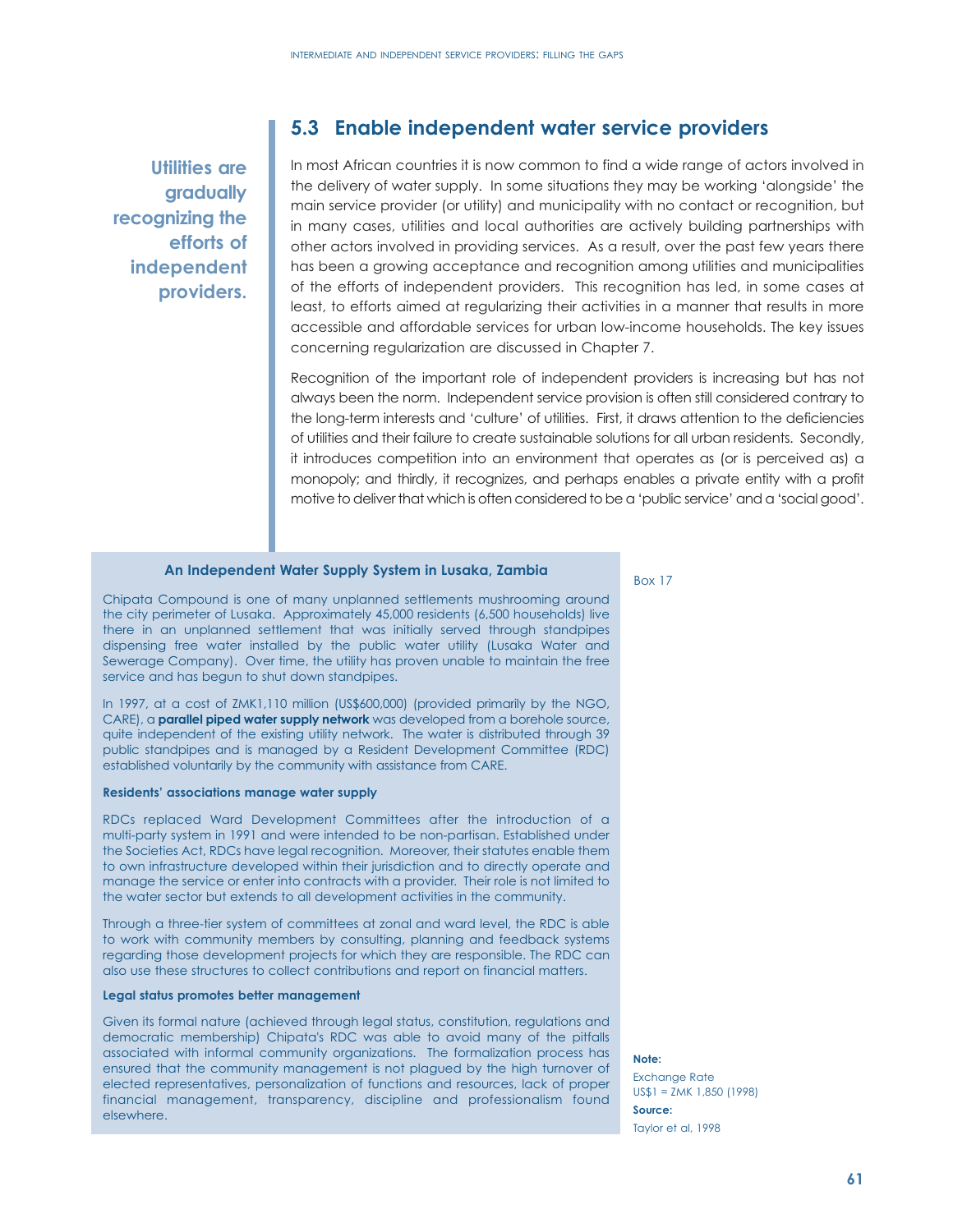#### Box 18

#### **The Aquateros in Asunción, Paraguay**

The Aguateros (independent water providers) operating in the city of Asunción started springing up 2 decades ago in rapidly growing neighborhoods of the city and then spread outward to increasingly difficult locations. Aguaterias fill the gap in the coverage of the publicly operated water service, mainly in peri-urban areas that might otherwise go unserved. They operate with little or no government regulation, supervision or oversight which affects Aguateros' (aguaterias' owners) decisionmaking and economics, financing and risk-taking. That this in turn affects their relationships with their customers is reflected in how the two groups rely on financial and political leverage. The way customers respond to poor service, for example, is by trying to shame the Aguateros in the press rather than filing formal complaints.

It is estimated there were 400 Aguaterias operating in Asunción in 1997. These providers fell into three broad categories:

- (i) small (vecinos) neighborhood systems with no employees and 5-40 connected households;
- (ii) medium-size systems with one to three entrepreneurs who often build without first conducting proper studies;
- (iii) large systems characterized by operators with 3-20 systems, sometimes connected to one another. Each system averages about 800 households.

Aguaterias are very entrepreneurial in nature – flexible and driven by incentives and trial and error. The majority, the "mom and pop" operations serving close neighbors, often begin without a business plan. Typically though, when large-scale Aguateros hear of a prospective location, they conduct a feasibility study of supply and demand to see if the location is viable. This requires that at least 300 households are willing to pay for water. They calculate the prospects for expansion (e.g. the number of nearby lots) since the presence of an Aguateria can generate its own growth. They also weigh the availability and cost of bringing water to the customers: a high initial investment in the water source will scare many Aguateros away.

The typical water supply system consists of one or more deep wells with a submersible pump, a ground-level reservoir, centrifugal motor(s) and a hydropneumatic tank. The distribution network consists of polyethylene pipes typically one or two inches in diameter. Some systems, mostly those built in the 1980s, use an elevated tank between the reservoir and distribution system. Commonly, there are 40 meters of pipes per household (with a maximum of 60 meters per household for the system to be viable).

Typically, the contract between the Aguateria and the user is for five years, the legal maximum allowed. Customers have the option of paying for connection fees in instalments (usually 10-24 months). The most common complaint from consumers arises when prices do not reflect service levels. The strongest factor affecting demand is whether a house is metered. The highly personalized nature of the Aguateros business permits a great degree of flexibility in the Aguateros' relations with clients. When customers find it difficult to meet payments the aguateros generally recognizes problems quickly and can find ways to work out solutions, accepting delayed payment plans and even canceling accumulated debt.

**Source:** Drangaert et al, 2000; Trayano, 1999

However, many local authorities and utilities now realize that the main reason for the growth in the alternative service market is their own failure to deliver an adequate public service. They have acknowledged that their continued ignorance about the nature and potential of these providers and the lack of recognition of these services, works against the very consumers that they aim to serve. As a result, a substantial number of municipalities and utilities (e.g. Lusaka, see Box 17, Addis Ababa, Dar es Salaam) are now supporting independent water supply arrangements within their area of service aimed at improving coverage in low-income areas. These include efforts to encourage and support independent providers generally and to extend their service delivery into unserved areas.